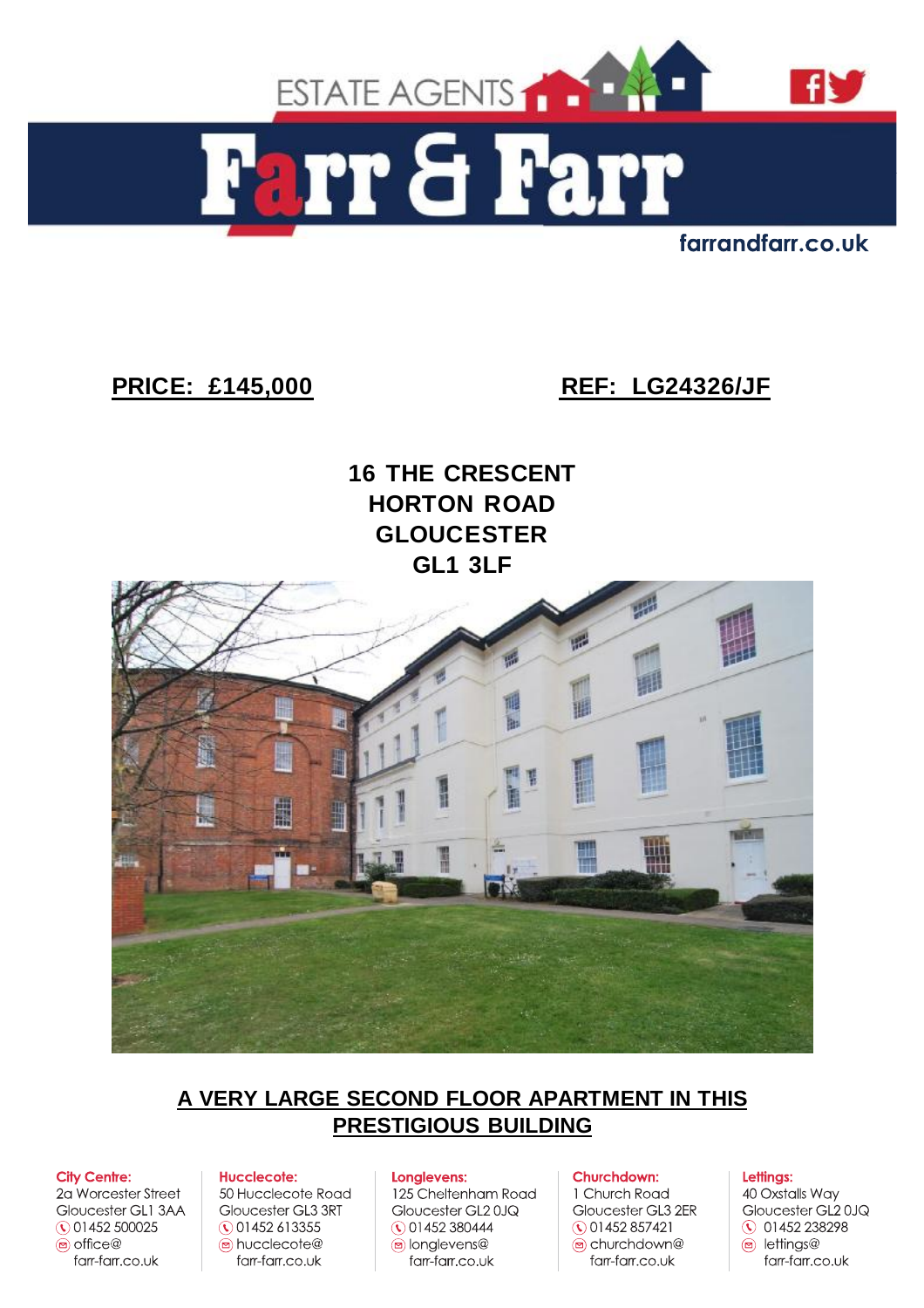## **16 THE CRESCENT, GLOUCESTER**

The Crescent is an imposing and important conversion to apartments and is situated about 3/4 mile to the East of Gloucester City centre. Good local facilities including school, the hospital, railway station and city centre are all within walking distance and access to Cheltenham and the M5 is only a short drive.

## **TWO DOUBLE BEDROOMS: BATHROOM: LARGE HALL: 20' X 16' LOUNGE/DINING/KITCHEN: ELECTRIC HEATING: SASH WINDOWS: ALLOCATED PARKING:**

## **COMMUNAL ENTRANCE HALL:**

Staircase to front door.

### **HALLWAY:**

Of a very good size being wide and long. Hanging area. Consumer box. Electric panelled radiator. Entry phone system. Large airing cupboard with factory lagged cylinder and shelving.



### **LOUNGE/DINING/KITCHEN: 20'6 x 16'.**

Two electric panelled radiators. Two large sash windows. Opening to Kitchen area with inset one and half bowl single drainer stainless steel sink unit with mixer taps and cupboards and drawers below. Wall and base units. Part tiled walls. Vinyl floor. Plumbing for washing machine and dishwasher. Built in oven and electric hob with extractor hood. Space for fridge/freezer.

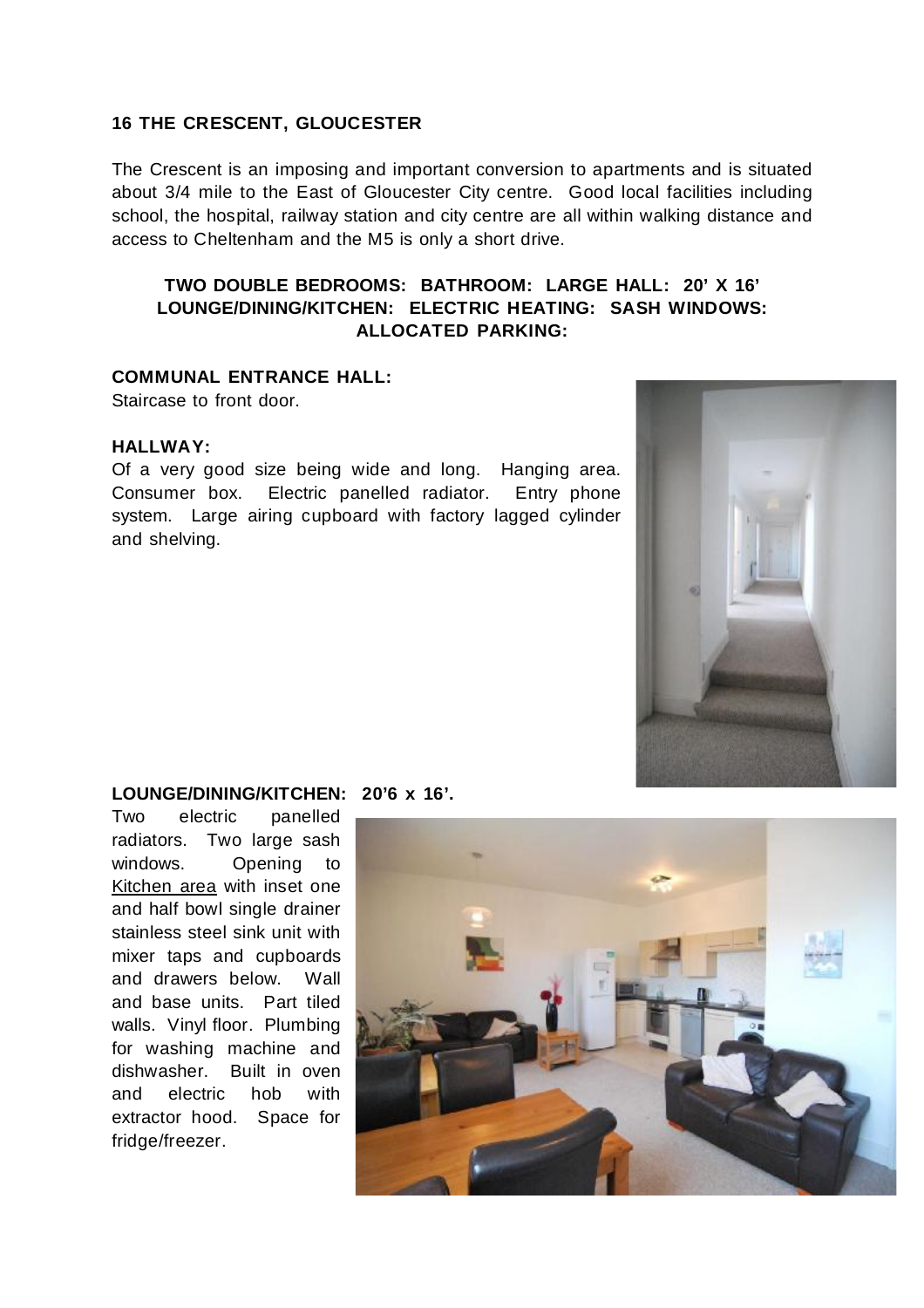

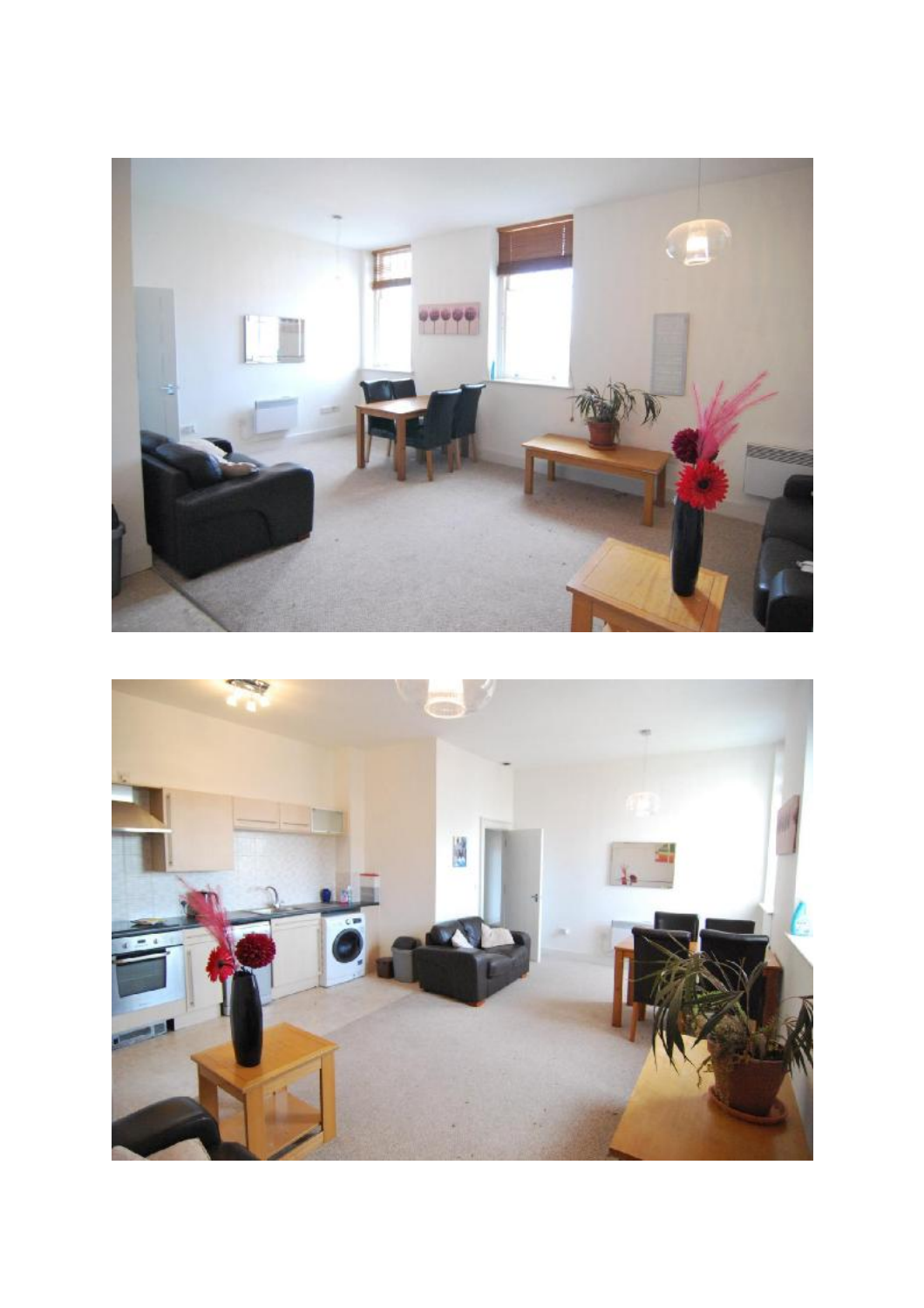# **BEDROOM 1: 11'1 x 8'8.**

Large sash window. Electric radiator.



**BEDROOM 2: 12'2 x 7'8.**  Large sash window. Electric panelled radiator.